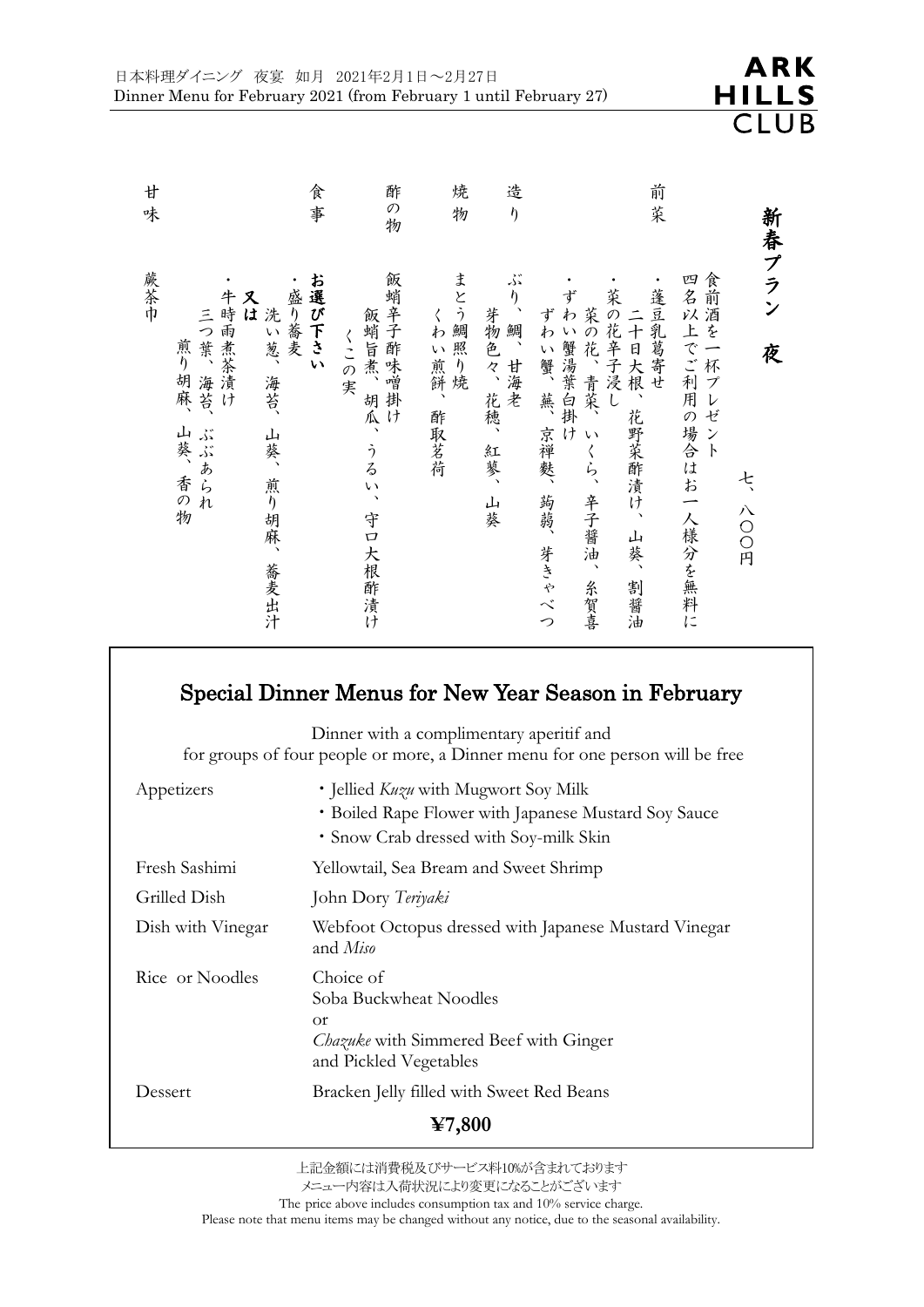| 廿<br>味 | 食事                                   | 主菜       | 煮<br>物                            | 焼<br>物                         | 造<br>$\eta$     |                                                                                             | 前菜                                            |             |
|--------|--------------------------------------|----------|-----------------------------------|--------------------------------|-----------------|---------------------------------------------------------------------------------------------|-----------------------------------------------|-------------|
| 黑糖饅頭   | き<br>っ<br>ねうどん<br>油揚げ、笹打ち葱、<br>七味唐辛子 | ずわ<br>い蟹 | 信田巻き<br>すだれ麩、南瓜<br>ぶろっこりー、<br>木の芽 | 糸より鯛うぐいす焼<br>たらの芽白扇揚げ、<br>酢取茗荷 | お造り三点盛り<br>芽物色々 | 菜の花辛子浸し<br>飯蛸湯葉白掛け<br>菜の花、青菜、<br>飯蛸旨煮、<br>芽きゃべつ、白和え<br>蕪、<br>京禅麩、<br>いくら、辛子醤油、<br>蒟蒻<br>糸賀喜 | 蓬豆乳葛寄<br>二十日大根、<br>ぜ<br>花野菜酢漬け、<br>山葵、<br>割醤油 | 吟味<br>O、OOD |

### GINMI

| Appetizers    | • Jellied <i>Kuzu</i> with Mugwort Soy Milk<br>• Boiled Rape Flower with Japanese Mustard Soy Sauce<br>• Webfoot Octopus dressed with Soy-milk Skin |
|---------------|-----------------------------------------------------------------------------------------------------------------------------------------------------|
| Fresh Sashimi | Three Kinds of Fresh Sashimi                                                                                                                        |
| Grilled Dish  | Golden Threadfin Bream with Green Peas Sauce                                                                                                        |
| Simmered Dish | Rolled Vegetables with dried Wheat Gluten Sheet                                                                                                     |
| Main Dish     | Snow Crab                                                                                                                                           |
| Noodles       | Udon with Deep-fried Tofu                                                                                                                           |
| Dessert       | Steamed Brown Sugar Bun with Sweet Red Bean Paste                                                                                                   |

### **¥10,000**

日本料理ダイニングでは、石川県産こしひかりを使用しております メニュー内容は入荷状況により変更になることがございます 料金には消費税と10%のサービス料を加算させていただきます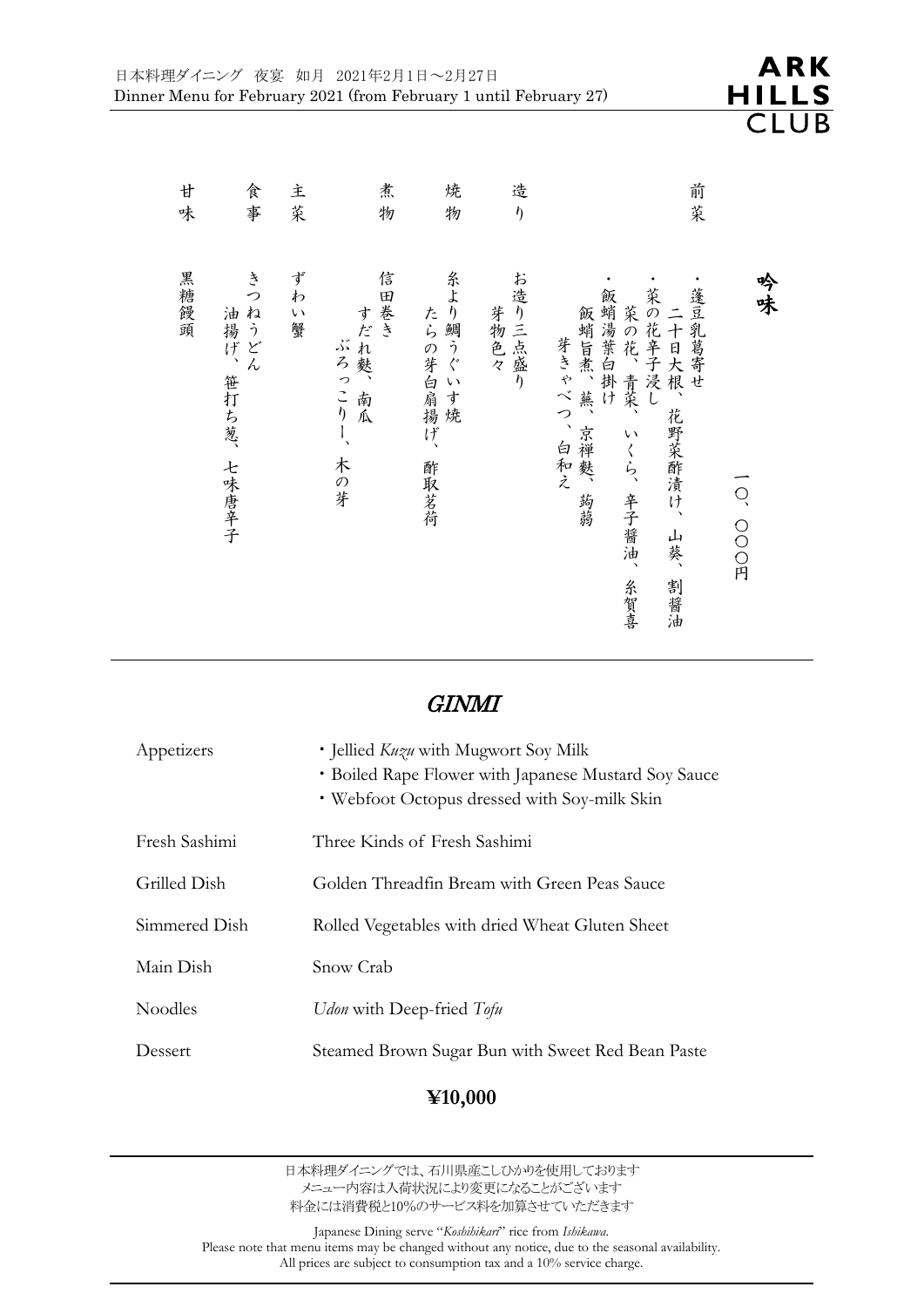| 甘味  | 香の物                 | 食事                                             | 酢の物                                      | 焼<br>物                | 造<br>$\eta$                           |                                             |                                        | 前菜                                    |             |
|-----|---------------------|------------------------------------------------|------------------------------------------|-----------------------|---------------------------------------|---------------------------------------------|----------------------------------------|---------------------------------------|-------------|
| 蕨茶巾 | 胡瓜、人参、<br>沢庵、<br>昆布 | 牛時雨煮茶漬け<br>三つ葉、<br>煎り胡麻、<br>海苔、<br>山葵<br>ぶぶあられ | 飯蛸辛子酢味噌掛け<br>飯蛸旨煮、胡瓜、うるい<br>守口大根酢漬け、くこの実 | まとう鯛照り焼<br>くわい煎餅、酢取茗荷 | ぶり、<br>芽物色々、花穂、<br>鯛、甘海老<br>紅蓼、<br>山葵 | ずわ<br>ずわい蟹、蕪、京禅麩、<br>い蟹湯葉白掛け<br>芽きゃべつ<br>蒟蒻 | 菜の花辛子浸し<br>菜の花、青菜、いくら、<br>辛子醤油、<br>糸賀喜 | 蓬豆乳葛寄せ<br>二十日大根、花野菜酢漬け、<br>山葵、<br>割醤油 | 冴<br>六、OOO円 |

#### "SAE"

| Appetizers        | • Jellied <i>Kuzu</i> with Mugwort Soy Milk<br>• Boiled Rape Flower with Japanese Mustard Soy Sauce<br>• Snow Crab dressed with Soy-milk Skin |
|-------------------|-----------------------------------------------------------------------------------------------------------------------------------------------|
| Fresh Sashimi     | Yellowtail, Sea Bream and Sweet Shrimp                                                                                                        |
| Grilled Dish      | John Dory Teriyaki                                                                                                                            |
| Dish with Vinegar | Webfoot Octopus dressed with Japanese Mustard Vinegar<br>and <i>Miso</i>                                                                      |
| Rice              | <i>Chazuke</i> with Simmered Beef with Ginger<br>and Pickled Vegetables                                                                       |
| Dessert           | Bracken Jelly filled with Sweet Red Beans                                                                                                     |

#### **¥6,000**

日本料理ダイニングでは、石川県産こしひかりを使用しております メニュー内容は入荷状況により変更になることがございます 料金には消費税と10%のサービス料を加算させていただきます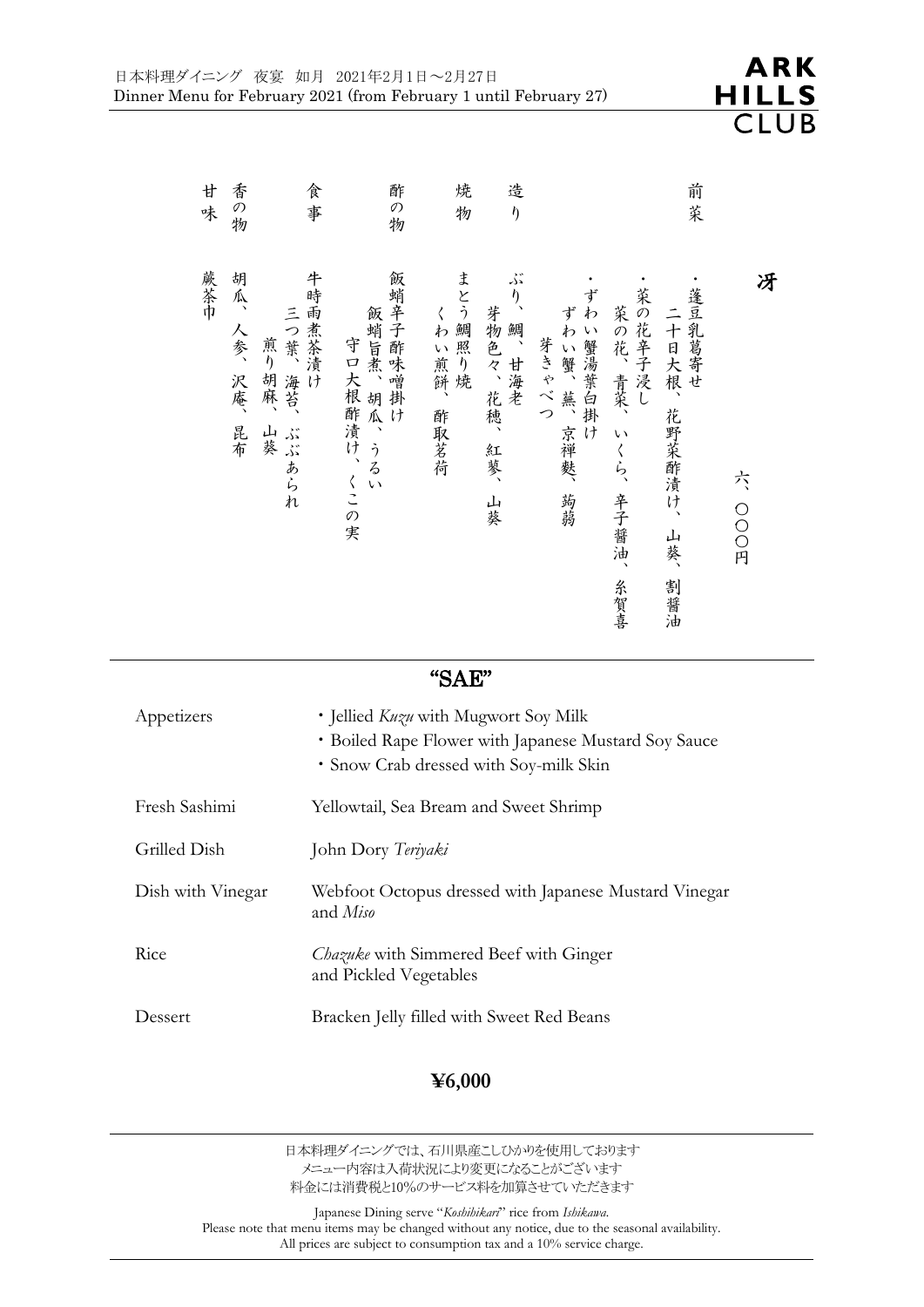・ 季 節 の フ ル ー ツ

 $\boldsymbol{+}$ 五  $\bigcirc$  $\bigcirc$ 円

| 廿<br>味                    | 香の物                 | 留<br>椀                      | 食事        | ステ<br>$\dot{\ddagger}$                                                | 天婦羅                                                                 | 造<br>$\eta$                   | 前<br>茱                                                                                                                                                |                               |
|---------------------------|---------------------|-----------------------------|-----------|-----------------------------------------------------------------------|---------------------------------------------------------------------|-------------------------------|-------------------------------------------------------------------------------------------------------------------------------------------------------|-------------------------------|
| お選びください<br>オレンジシャーベ<br>ット | 胡瓜、人参、<br>沢庵、<br>昆布 | とろろ昆布、<br>豆腐、<br>浅葱、<br>粉山椒 | 石川県産こしひかり | 黒毛和牛フィレステーキ (一〇〇g)<br>焼野菜添え<br>五郎島金時芋、えりんぎ茸、<br>山葵、<br>ぽん酢卸し<br>ぶろっこり | 目鯒、海老、白身魚<br>南瓜、蕗の薹、<br>富士卸し、<br>一 青唐、<br>レモン、<br>富士卸し<br>塩、<br>天出汁 | お造り三種盛り<br>芽物色々、<br>紅蓼、<br>山葵 | 菜の花辛子浸し<br>蓬豆乳葛寄せ<br>ずわい蟹湯葉白掛け<br>二十日大根、<br>菜の花、<br>ずわい蟹、蕪、<br>青菜、<br>花野菜酢漬け、<br>$\sqrt{ }$<br>京禅麩、<br>くら、<br>辛子醤油、<br>蒟蒻、芽きゃべつ<br>一山葵、<br>割醤油<br>糸賀喜 | 黒毛和牛フィレステーキコ<br>ーース<br>O、OOO円 |

# Japanese Beef Fillet Steak Course

ー

| Appetizers      | • Jellied <i>Kuzu</i> with Mugwort Soy Milk<br>• Boiled Rape Flower with Japanese Mustard Soy Sauce<br>• Snow Crab dressed with Soy-milk Skin |
|-----------------|-----------------------------------------------------------------------------------------------------------------------------------------------|
| Fresh Sashimi   | Three Kinds of Fish                                                                                                                           |
| Deep-fried Dish | Assorted Tempura<br>Flathead Fish, Shrimp, White Fish<br>and Mix Vegetable Tempura                                                            |
| Steak           | Japanese Beef Fillet and Vegetables                                                                                                           |
| Rice            | "Koshihikari" Steamed Rice from Ishikawa<br>Miso Soup and Pickled Vegetables                                                                  |
| Dessert         | Choice of<br>• Orange Sherbet<br>• Seasonal Fruits $+4500$                                                                                    |

#### **¥10,000**

日本料理ダイニングでは、石川県産こしひかりを使用しております メニュー内容は入荷状況により変更になることがございます 料金には消費税と10%のサービス料を加算させていただきます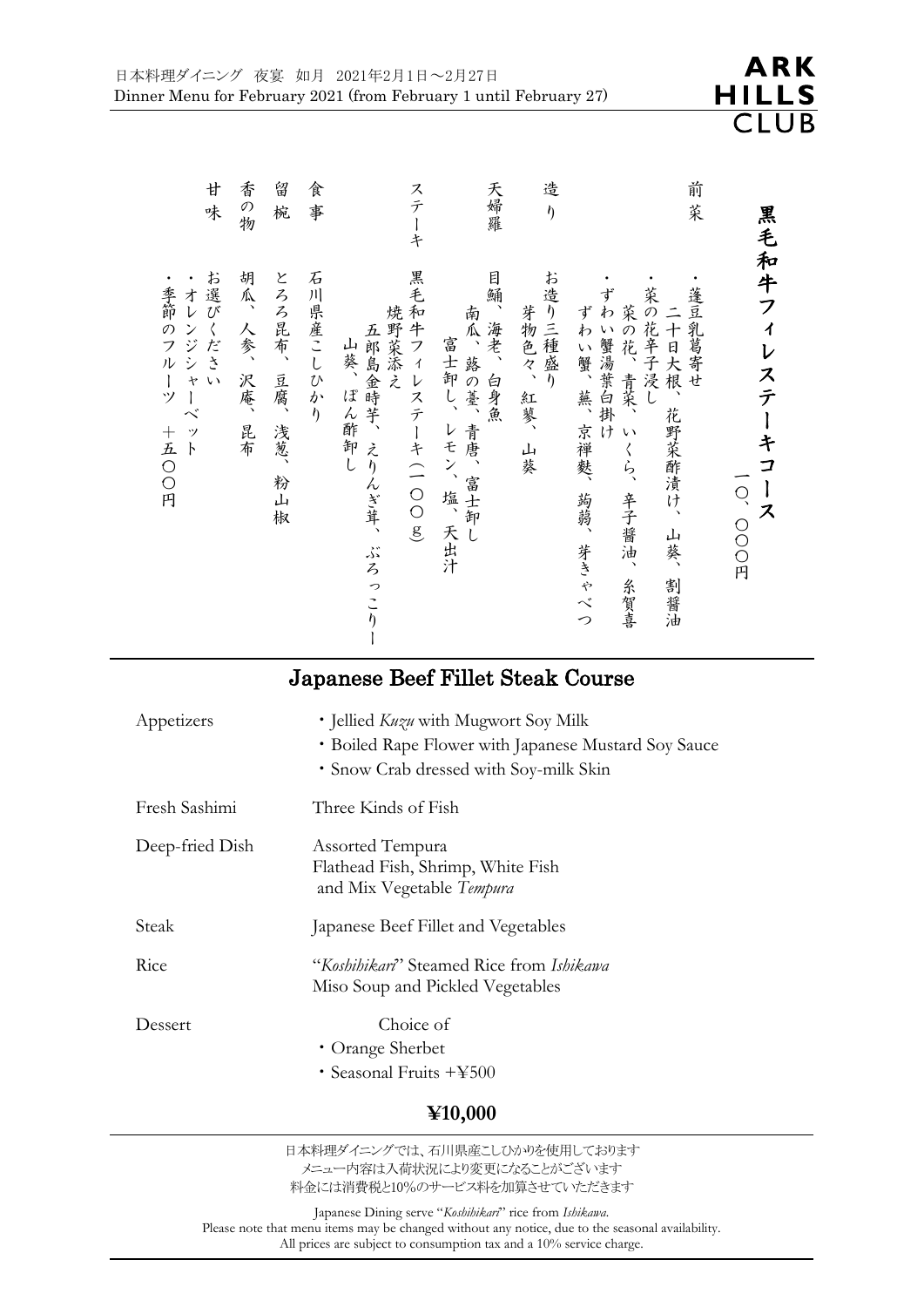| ゃ<br>ڈر<br>しゃ<br>霜降り肉<br>赤身肉<br>食べ比べ<br>ڏر<br>特選<br>国産牛<br>$Q =$<br>八 | 前菜<br>蓬豆乳葛寄せ<br>菜の花辛子浸し<br>ずわい蟹湯葉白掛け | 造<br>$\eta$<br>お造り三種盛り<br>芽物色々、<br>紅蓼、<br>山葵 | 煮<br>物<br>信田巻き<br>すだれ麩、<br>南瓜、<br>ڏر<br>$\overline{\mathcal{L}}$<br>っこり | 肉<br>特選霜降り黒毛和牛<br>国産赤身肉<br>スは | 野<br>菜<br>白菜、<br>黄韮、梅人参、若布、<br>打ち葱、椎茸、<br>水菜、榎木茸<br>豆腐、 | 食<br>事<br>稲庭うどん 又は 雑炊 | 香の物<br>胡瓜、<br>人参、<br>沢庵、<br>昆布 |
|-----------------------------------------------------------------------|--------------------------------------|----------------------------------------------|-------------------------------------------------------------------------|-------------------------------|---------------------------------------------------------|-----------------------|--------------------------------|
| 五〇〇〇円<br>○○○円                                                         |                                      |                                              | $\frac{1}{2}$<br>木の芽                                                    |                               | 葛切り                                                     |                       |                                |

### Shabu-shabu Course

| • Jellied <i>Kuzu</i> with Mugwort Soy Milk<br>• Boiled Rape Flower with Japanese Mustard Soy Sauce |
|-----------------------------------------------------------------------------------------------------|
| • Snow Crab dressed with Soy-milk Skin                                                              |
| Three Kinds of Fish                                                                                 |
| Rolled Vegetables with dried Wheat Gluten Sheet                                                     |
| Choice of                                                                                           |
| Japanese Beef or Premium Japanese Beef                                                              |
| Seasonal Vegetables and Mushrooms                                                                   |
| <i>Inaniwa Udon-noodles or Risotto</i>                                                              |
| <b>Pickled Vegetables</b>                                                                           |
| Melon                                                                                               |
|                                                                                                     |

し

ご

| <b>Japanese Beef Course</b>         | $\textcolor{blue}{\boldsymbol{\mathfrak{X}}}\textcolor{blue}{.500}$ |
|-------------------------------------|---------------------------------------------------------------------|
| <b>Premium Japanese Beef Course</b> | $\textcolor{blue}{\textbf{4}}12,500$                                |
| Beef Tasting Special Course*        | ¥10,000                                                             |

\*Tasting of Two Kinds of Japanese Beef.

The club is continuing to implement various new coronavirus prevention measures, but there are times when Shabu Shabu pot and other equipment are shared. Please note there are no individual use pots available.

> 日本料理ダイニングでは、石川県産こしひかりを使用しております メニュー内容は入荷状況により変更になることがございます 料金には消費税と10%のサービス料を加算させていただきます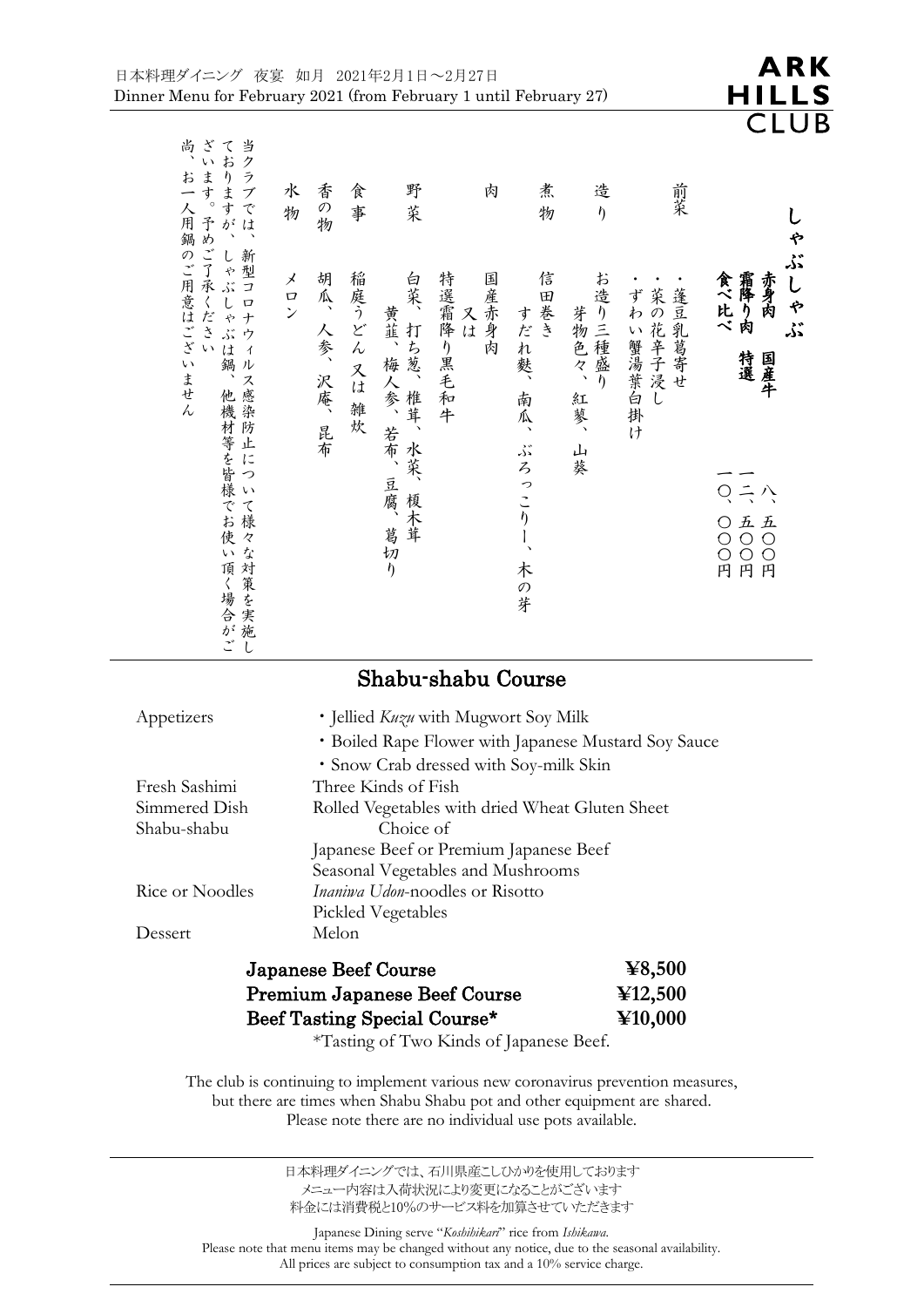| 日本料理ダイニング 夜宴 如月 2021年2月1日~2月27日<br>Dinner Menu for February 2021 (from February 1 until February 27) |                                                                                                                                             |                                                                                                              | HILLS                                                                                                                                      | ARK              |
|------------------------------------------------------------------------------------------------------|---------------------------------------------------------------------------------------------------------------------------------------------|--------------------------------------------------------------------------------------------------------------|--------------------------------------------------------------------------------------------------------------------------------------------|------------------|
| 信田巻き<br>季節の野菜炊き合わせ<br>合鴨治部煮鍋<br>《煮物<br>$\;\;\leqslant\;\;$                                           | 黒ぶりいり<br>毛和いり<br>ま<br>《燒物<br>とう鯛照<br>.牛フィ<br>鯛<br>しる焼<br>$\ll$<br>うぐ<br>$\eta$<br>い焼<br>$\mathcal{V}$<br>ステ<br>す<br>焼<br>ーキ<br>(200         | 雲丹真丈甘鯛包み聖護院大根椀                                                                                               | CLU<br>菜の花辛子浸し蓬豆乳葛寄せ<br>季節の前菜盛り合わせ<br>ずわ<br>い蟹湯葉白掛け                                                                                        | B<br>品<br>料<br>理 |
| ミママ<br>○七五<br>$O$ $O$ $O$<br>O O O<br>円円円<br>蕨茶巾<br>ちーず饅頭<br>オーブン<br>汁頭<br>粉                         | <b>六 ラ ラ ラ</b><br>○五五五<br>$O$ $O$ $O$<br>$\bigcirc$<br>O O O O<br>円円円円<br>蕎麦<br>御飯セ<br>  ずわい蟹釜炊き御飯  能登もずく雑炊 <br>ット<br>$\ll$<br>(留椀、<br>香の物) | $\rightarrow$<br>$\Delta$<br>八五<br>$\circ$ $\circ$<br>$O$ $O$<br>円円<br> 飯蛸辛子酢味噌掛け  白魚酒塩炊き(土仕 <br>·け 佐酢ゼリー掛け) | $\sqrt{2}$<br>$\mathbb{Z}^2$<br>0 1 1 0<br>$\circ \circ \circ \circ \circ$<br>O O O O<br>円円円円<br>└・・・・のふぐ唐揚げい。 ◆ おうのパン粉揚げい 「 鳥賊とじゃが芋のパン粉揚げ |                  |
| <b>ととと</b><br>〇〇〇<br>OOO<br>円円円                                                                      | ミニニニ<br>五八五五〇<br>〇〇〇〇〇<br>〇〇〇〇〇〇<br>円円円円                                                                                                    | ミニ<br>$\begin{array}{c} \bigcirc \; \text{\AA} \\ \text{\O{}} \; \text{\O{}} \end{array}$<br>O O<br>円 円      | ミニコ<br>六<br>0000円<br>円円円                                                                                                                   |                  |

日本料理ダイニングでは、石川県産こしひかりを使用しております メニュー内容は入荷状況により変更になることがございます 料金には消費税と10%のサービス料を加算させていただきます